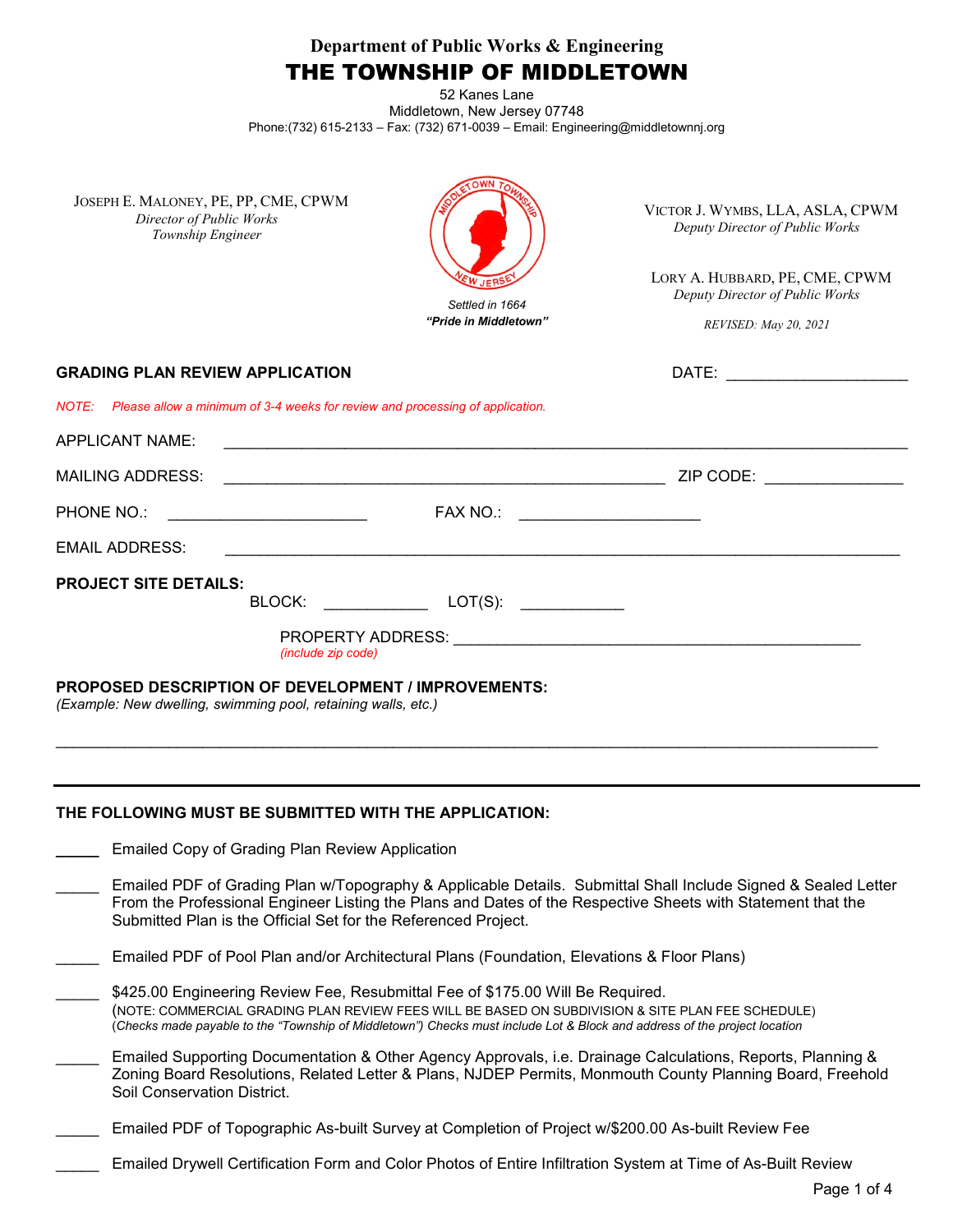#### **PLEASE ANSWER THE FOLLOWING:**

| Yes |         | or No Was the subject lot/property created by Subdivision Approval within the last 20 years?                                                                                                                                                                                                                                                                                                                                                                                                                                                                                                                                                                                                                                                                                                 |
|-----|---------|----------------------------------------------------------------------------------------------------------------------------------------------------------------------------------------------------------------------------------------------------------------------------------------------------------------------------------------------------------------------------------------------------------------------------------------------------------------------------------------------------------------------------------------------------------------------------------------------------------------------------------------------------------------------------------------------------------------------------------------------------------------------------------------------|
|     |         | If yes, provide copies of the Board Resolution and set of approved mappings.                                                                                                                                                                                                                                                                                                                                                                                                                                                                                                                                                                                                                                                                                                                 |
| Yes | or No   | Has the proposed work required approval from the Planning Board or Board of<br>Adjustment for a variance, site plan, subdivision?                                                                                                                                                                                                                                                                                                                                                                                                                                                                                                                                                                                                                                                            |
|     |         | If yes, provide copies of the Board Resolution and set of approved mappings                                                                                                                                                                                                                                                                                                                                                                                                                                                                                                                                                                                                                                                                                                                  |
| Yes | or Note | Does the property contain any easements, right-of-way or other restrictions?<br>If yes, provide applicable information on the mappings.                                                                                                                                                                                                                                                                                                                                                                                                                                                                                                                                                                                                                                                      |
| Yes | or $No$ | Is the property located in the 100-year floodplain?                                                                                                                                                                                                                                                                                                                                                                                                                                                                                                                                                                                                                                                                                                                                          |
|     |         | <b>If yes</b> , a Floodplain Encroachment Permit is required thru the Zoning Department. Additionally<br>a NJDEP Flood Hazard Permit may be required.                                                                                                                                                                                                                                                                                                                                                                                                                                                                                                                                                                                                                                        |
| Yes | or No   | Is the property situated within 50' of any ponds, streams, brooks, marshes, river, lakes, bogs,<br>ditches, creeks, swamps, etc. or other low lying areas?                                                                                                                                                                                                                                                                                                                                                                                                                                                                                                                                                                                                                                   |
|     |         | If you answered yes, you must contact the NJDEP to obtain clearance/approval. If you are<br>unsure you should contact the NJDEP to clarify applicability. Violations of wetlands and other<br>environmentally sensitive areas could result in fines imposed by the State of NJ and the<br>Township. The phone number for the NJDEP is (609) 777-0454.                                                                                                                                                                                                                                                                                                                                                                                                                                        |
| Yes | or No   | Is the property located within 300 ft. of the mean high water line or any area regulated by the NJ<br>Department of Environmental Protection?                                                                                                                                                                                                                                                                                                                                                                                                                                                                                                                                                                                                                                                |
|     |         | If you answered yes, you must contact the NJDEP to obtain clearance/approval. If you are<br>unsure you should contact the NJDEP to clarify applicability. Violations in environmentally<br>sensitive areas could result in fines imposed by the State of NJ and the Township. The phone<br>number for the NJDEP is (609) 777-0454.                                                                                                                                                                                                                                                                                                                                                                                                                                                           |
| Yes | or No   | Is the property located within a Special Flood Hazard Zone?                                                                                                                                                                                                                                                                                                                                                                                                                                                                                                                                                                                                                                                                                                                                  |
|     |         | Prior to issuance of any building permits, the applicant must comply with N.J.A.C. Title Chapter<br>13, Flood Hazard Area (FHA) Control Rules, where applicable. The applicant may obtain an<br>Applicability Determination from the NJDEP if it is not clear what FHA permit is required, if<br>any. If the project is subject to a General or Individual Permit from the New Jersey Department<br>of Environmental Protection or the applicant obtains an Applicability Determination or issues<br>a permit-By-Rule Notice, the applicant must provide the Township with copies of the<br>documents with the grading plan application. If the applicant believes the project is subject to<br>a Permit-By-Rule, the applicant must provide a letter documenting the basis for that relief. |

#### **NOTES TO APPLICANT:**

**ALLOW MINIMUM THREE TO FOUR WEEKS FOR REVIEW AND PROCESSING OF APPLICATION ONCE COMPLETE.**

**AN APPLICATION THAT IS NOT COMPLETE WILL NOT BE ACCEPTED AND MAY RESULT IN A PERMIT DENIAL.**

**IT IS YOUR RESPONSIBILITY TO COMPLY WITH ANY CONDITIONS OF THE REVIEW LETTER.** 

**IF A REVISION TO THE PLAN IS REQUIRED AND / OR APPLICATION IS DENIED, AN ADDITIONAL \$175.00 FEE MUST BE SUBMITTED WITH THE REVISED PLAN. REVISED PLANS MUST HAVE REVISION DATE ACCORDINGLY.**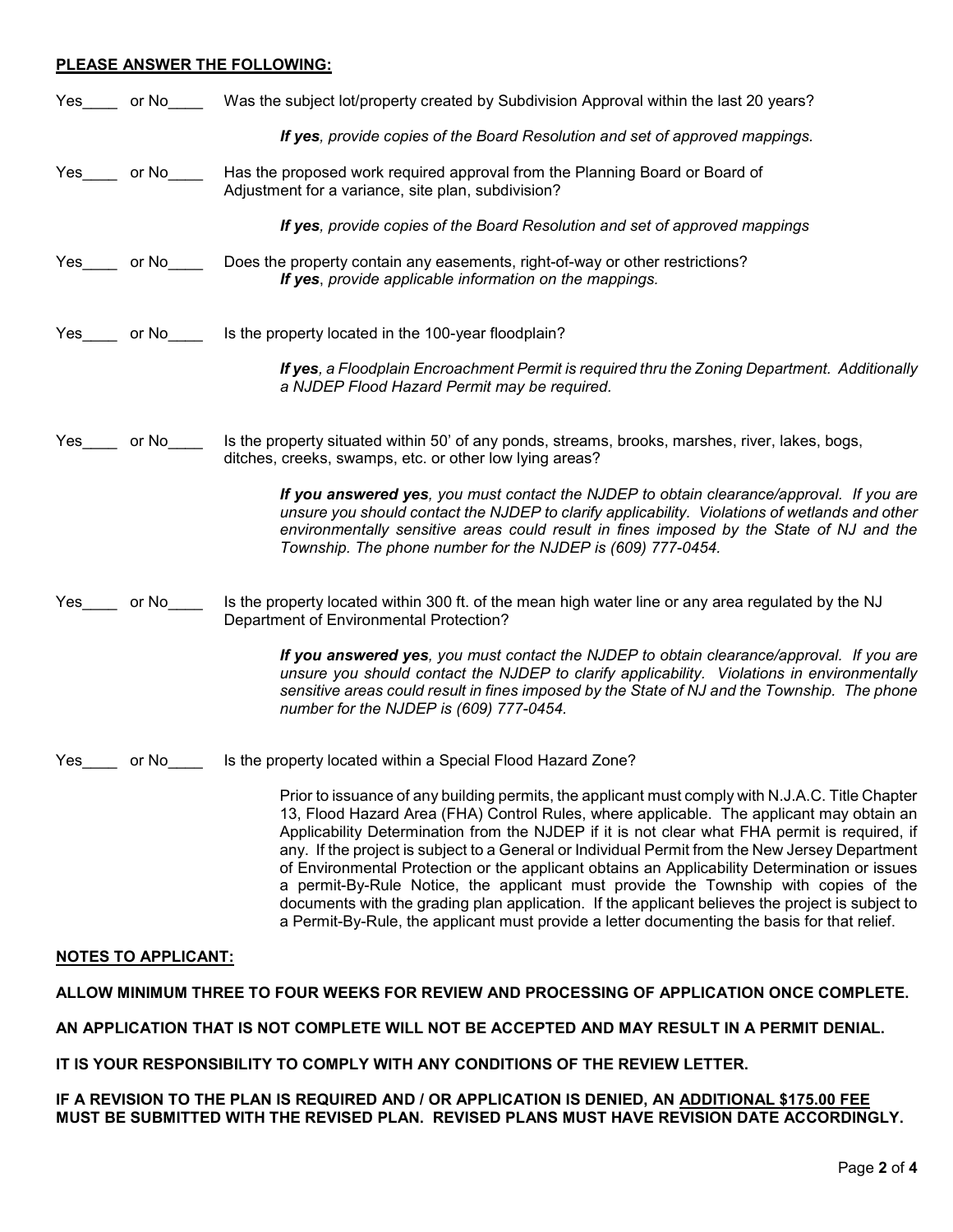#### **MIDDLETOWN TOWNSHIP GRADING PLAN PREPARATION CHECKLIST**

#### **\*\*\* THIS CHECKLIST MUST BE COMPLETED AND ATTACHED TO THE GRADING PLAN \*\*\* FAILURE TO PROVIDE THE BELOW LISTED ITEMS WITH PROJECT SUBMITTAL MAY RESULT IN DENIAL**

- Existing boundary, location and topographic survey information is prepared by a NJ Licensed Land Surveyor and duly referenced on the grading plan. Copies submitted shall be signed & sealed accordingly.
- Grading plan is entitled "Grading Plan" and prepared, signed & sealed by a NJ Licensed Professional Engineer.
- Sufficient existing and proposed spot elevations and contours are provided for the subject property as well as adjacent properties (minimum 25 ft. overlap) to identify existing drainage patterns. Spot elevations are provided on the property, at building corners, along property lines, at property corners, 25 ft. overlap onto adjacent properties, curb, gutters, top and bottom wall, etc. Failure to provide overlapping topographic data including spot elevations may result in the denial of the application. Contours at 1 (one) foot intervals are provided and vertical datum indicated on plan.
- Indicated existing and proposed utility connections, including water, gas, sewer & electric.
	- A minimum of 2% pitch away from all building foundations is provided. Swales are labeled and include spot elevations and highpoints. Proposed site grading will not negatively affect adjacent properties.
- Finished floor elevation, garage floor elevation (at overhead doors & at rear of garage), crawlspace floor elevation, and basement floor elevation are provided where applicable.
- Limit of disturbance, silt fence location, and a silt fence detail provided on the plan, including seeding & stabilization notes. Notes provided regarding seeding and stabilization. Limit of disturbance line includes utility trenching in roadway. Note provided that "silt fencing to be placed around the area of disturbance and left in place until the property is permanently stabilized."
	- \_\_\_\_\_\_ A copy of the Freehold Soil Conservation District approval, (for projects disturbing 5,000 sq. ft. or more) or exemption letter is provided.
	- Architectural plans, including cabanas and storage buildings are provided (at a minimum, the foundation and first floor plans need to be provided, along with elevation views). Dimensions of buildings must be shown on the Grading Plan.
	- Zoning chart providing bulk zoning requirements provided on the plan indicating required, existing and proposed information, including lot area and existing & proposed impervious coverage in square feet. Each impervious coverage item must be listed separately in square feet. *Impervious cover includes all walks, driveways, buildings, patios, walls, pads, decks and stone areas for grading plans and drywell sizing.*
	- Provide construction details for sidewalk, curb, drives, driveway apron, retaining walls & drywells, etc.
	- Details for Retaining Walls shall be provided for proposed walls. Walls greater than 3 feet in height shall include structural / stability calculations prepared, signed and sealed by a NJ Licensed Professional Engineer.
	- \_\_\_\_\_\_ A drywell must be provided for all projects to mitigate increases in *impervious cover*. Roof leaders must be piped to proposed drywell or runoff collected via yard grates and piping per applicable design. Locations of drywells, downspouts, pipe sizes, pipe slopes and inverts, and grates must be provided. A drywell detail must be provided along with supporting drainage calculations and a permeability test to confirm proper sizing. Drywell must be sufficiently sized to store 1.25 inches times the net-increased impervious area. Clean stone has an acceptable void ratio of 0.30. Locations of yard grates must also be shown on the plan, where applicable.

For construction of in-ground swimming pools the grading plan must include:

- Location of Pool filters and equipment, and screened from view. Location of Pool backwash discharge. \_\_\_\_\_\_ Spot elevations along edges of pool (corners) and patio.
- Delineation of pool fence enclosure, including type, height, and provide safety latch.
- **Drywell provided to mitigate net-increase in impervious coverage.**